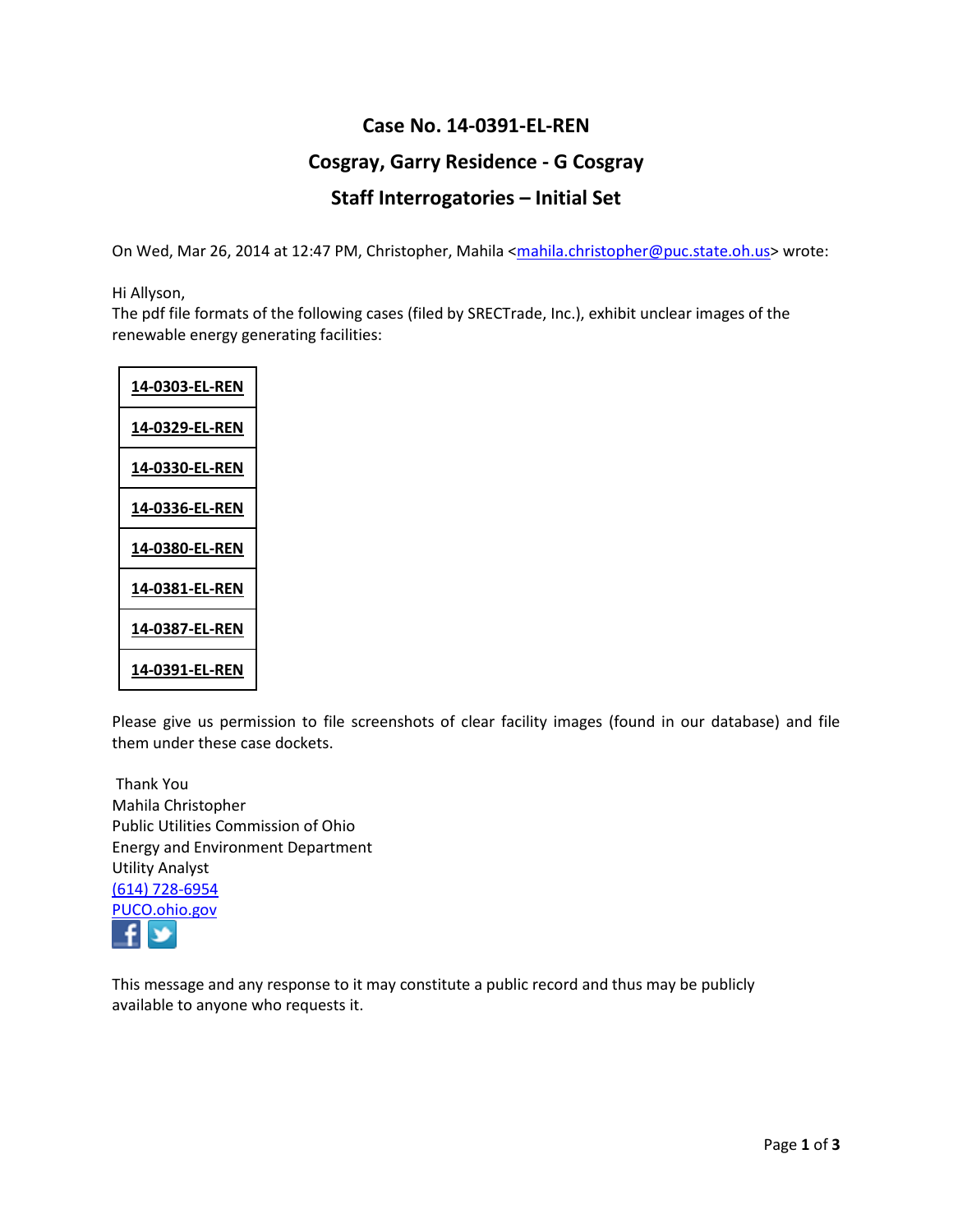**From:** Allyson Umberger [mailto:allyson.umberger@srectrade.com] **Sent:** Wednesday, March 26, 2014 3:58 PM **To:** Christopher, Mahila **Cc:** Bellamy, Mark **Subject:** Re: Permission to file images

Hi,

Yes -- you have my permission to use the screenshots for the images.

Thank you!

Allyson

----------------------------------------------

Allyson Umberger, Esq. Director of Regulatory Affairs & General Counsel SRECTrade, Inc. 90 New Montgomery St. Suite 333 San Francisco, CA 94105 (P) 415.763.7790 (F) 732.453.0065 [allyson.umberger@srectrade.com](mailto:allyson.umberger@srectrade.com) CA SBN 295139 [www.srectrade.com](http://www.srectrade.com/) *Follow us: [@SRECTrade](http://www.twitter.com/srectrade)* [Subscribe to SRECTrade's Blog](http://feedburner.google.com/fb/a/mailverify?uri=srectradeblog&loc=en_US)

CONFIDENTIALITY NOTICE: This e-mail and any files transmitted with it are intended solely for the use of the individual or entity to whom they are addressed and may contain confidential and privileged information protected by law. If you received this e-mail in error, any review, use, dissemination, distribution, or copying of the e-mail is strictly prohibited. Please notify the sender immediately by returning the e-mail and delete all copies from your system. Thank you.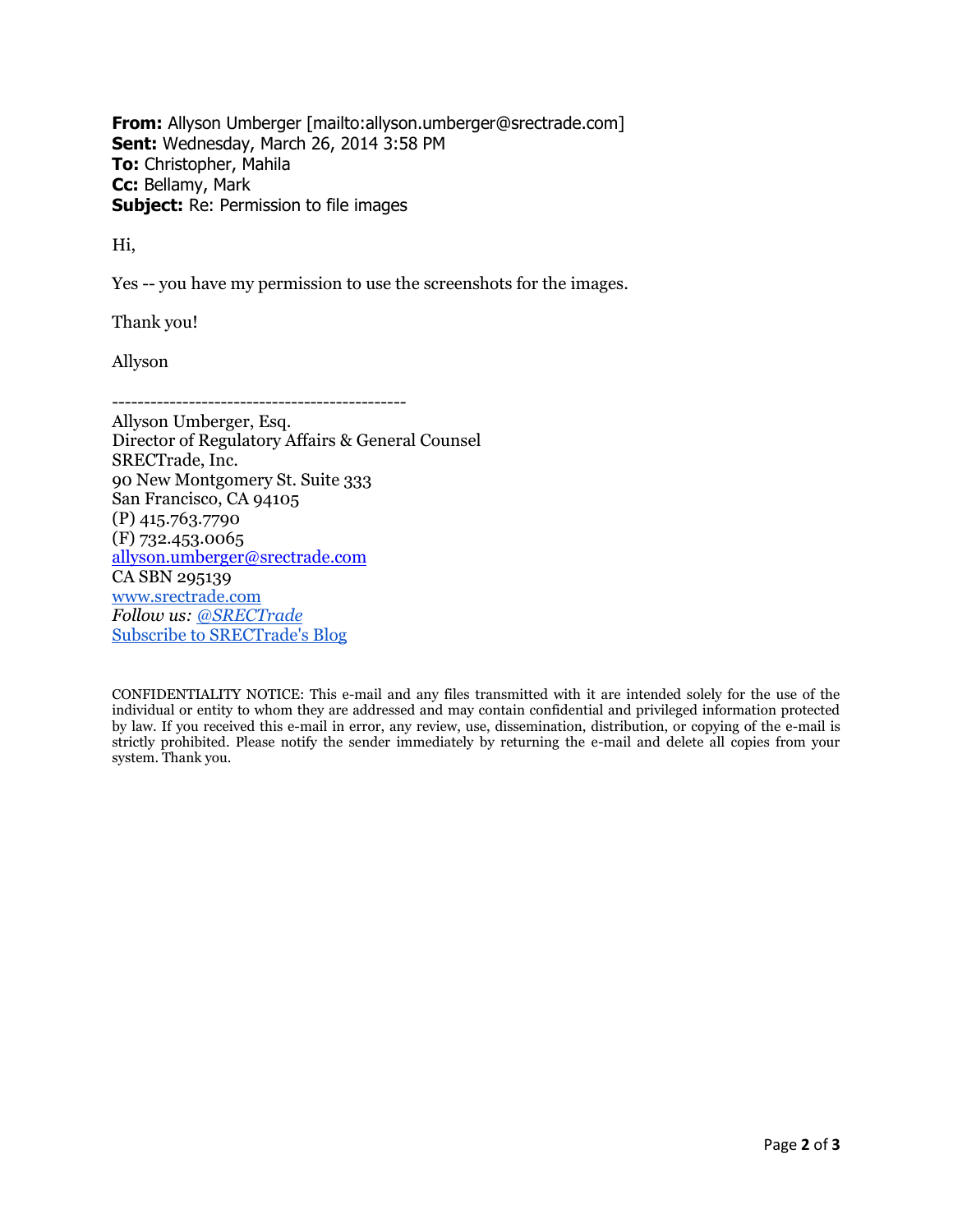The screenshot below was taken on 04/02/2014.

| Image File                      | Browse                      | Date Image Taken | Save and close |  |
|---------------------------------|-----------------------------|------------------|----------------|--|
| Upload                          | Image Name Date Image Taken |                  |                |  |
| Delete cosgray 2.JPG 10/11/2013 |                             |                  |                |  |